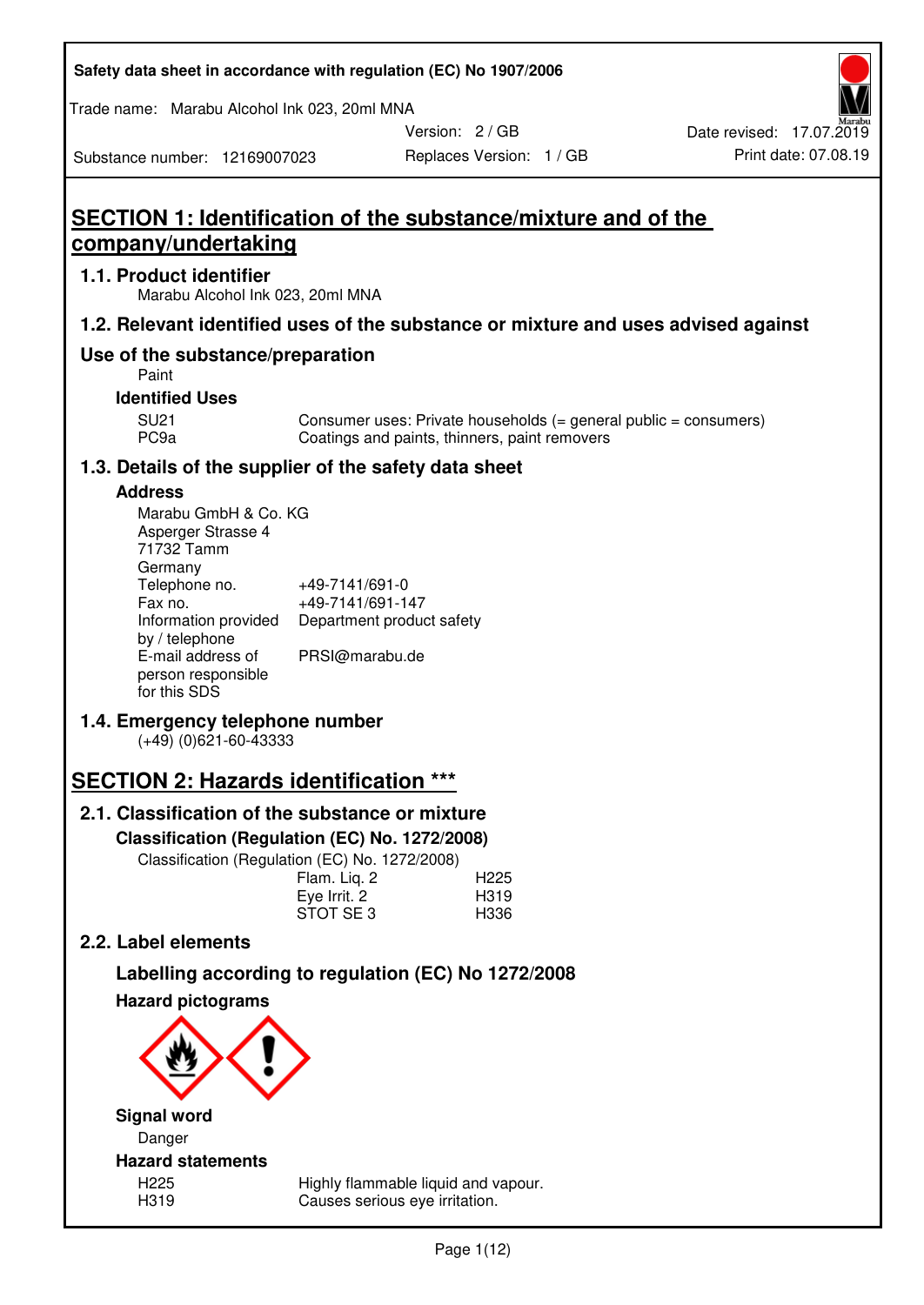| Safety data sheet in accordance with regulation (EC) No 1907/2006 |                                                       |                                             |     |                                                                                 |  |
|-------------------------------------------------------------------|-------------------------------------------------------|---------------------------------------------|-----|---------------------------------------------------------------------------------|--|
| Trade name: Marabu Alcohol Ink 023, 20ml MNA                      |                                                       |                                             |     |                                                                                 |  |
| Substance number: 12169007023                                     |                                                       | Version: 2 / GB<br>Replaces Version: 1 / GB |     | Date revised: 17.07.2019<br>Print date: 07.08.19                                |  |
| H336                                                              | May cause drowsiness or dizziness.                    |                                             |     |                                                                                 |  |
| <b>Precautionary statements ***</b>                               |                                                       |                                             |     |                                                                                 |  |
| P <sub>101</sub>                                                  |                                                       |                                             |     | If medical advice is needed, have product container or label at hand.           |  |
| P102                                                              | Keep out of reach of children.                        |                                             |     |                                                                                 |  |
| P210                                                              |                                                       |                                             |     | Keep away from heat, hot surfaces, sparks, open flames and other ignition       |  |
|                                                                   | sources. No smoking.                                  |                                             |     |                                                                                 |  |
| P264.1                                                            | Wash hands thoroughly after handling.                 |                                             |     |                                                                                 |  |
| P271                                                              | Use only outdoors or in a well-ventilated area.       |                                             |     |                                                                                 |  |
| P280                                                              |                                                       |                                             |     | Wear protective gloves/protective clothing/eye protection/face protection.      |  |
| P305+P351+P338                                                    |                                                       |                                             |     | IF IN EYES: Rinse cautiously with water for several minutes. Remove contact     |  |
|                                                                   | lenses, if present and easy to do. Continue rinsing.  |                                             |     |                                                                                 |  |
| P405                                                              | Store locked up.                                      |                                             |     |                                                                                 |  |
| P501.9                                                            | Dispose of contents/container as problematic waste.   |                                             |     |                                                                                 |  |
|                                                                   |                                                       |                                             |     | Hazardous component(s) to be indicated on label (Regulation (EC) No. 1272/2008) |  |
| contains                                                          | Acetone; Propan-2-ol                                  |                                             |     |                                                                                 |  |
| <b>Supplemental information</b>                                   |                                                       |                                             |     |                                                                                 |  |
| <b>EUH066</b>                                                     | Repeated exposure may cause skin dryness or cracking. |                                             |     |                                                                                 |  |
| 2.3. Other hazards<br>No special hazards have to be mentioned.    |                                                       |                                             |     |                                                                                 |  |
|                                                                   |                                                       |                                             |     |                                                                                 |  |
| <b>SECTION 3: Composition/information on ingredients</b>          |                                                       |                                             |     |                                                                                 |  |
| 3.2. Mixtures<br><b>Hazardous ingredients</b>                     |                                                       |                                             |     |                                                                                 |  |
|                                                                   |                                                       |                                             |     |                                                                                 |  |
| Propan-2-ol                                                       |                                                       |                                             |     |                                                                                 |  |
| CAS No.                                                           | 67-63-0                                               |                                             |     |                                                                                 |  |
| EINECS no.                                                        | 200-661-7                                             |                                             |     |                                                                                 |  |
| Registration no.                                                  | 01-2119457558-25                                      |                                             |     |                                                                                 |  |
| Concentration                                                     | 50<br>$>=$                                            | $\,<\,$                                     | 100 | $\%$                                                                            |  |
|                                                                   | Classification (Regulation (EC) No. 1272/2008)        |                                             |     |                                                                                 |  |
|                                                                   | Flam. Liq. 2                                          | H <sub>225</sub>                            |     |                                                                                 |  |
|                                                                   | Eye Irrit. 2                                          | H319                                        |     |                                                                                 |  |
|                                                                   | STOT SE3                                              | H336                                        |     |                                                                                 |  |
|                                                                   |                                                       |                                             |     |                                                                                 |  |
| <b>Acetone</b>                                                    |                                                       |                                             |     |                                                                                 |  |
| CAS No.                                                           | 67-64-1                                               |                                             |     |                                                                                 |  |
| EINECS no.                                                        | 200-662-2                                             |                                             |     |                                                                                 |  |
| Registration no.                                                  | 01-2119471330-49                                      |                                             |     |                                                                                 |  |
| Concentration                                                     | 20<br>$>=$                                            | $\,<\,$                                     | 25  | $\%$                                                                            |  |
|                                                                   | Classification (Regulation (EC) No. 1272/2008)        |                                             |     |                                                                                 |  |
|                                                                   | Flam. Liq. 2                                          | H <sub>225</sub>                            |     |                                                                                 |  |
|                                                                   | Eye Irrit. 2                                          | H319                                        |     |                                                                                 |  |
|                                                                   | STOT SE3                                              | H336                                        |     |                                                                                 |  |
|                                                                   |                                                       |                                             |     |                                                                                 |  |
| 2-(Propyloxy) ethanol                                             |                                                       |                                             |     |                                                                                 |  |
| CAS No.                                                           | 2807-30-9                                             |                                             |     |                                                                                 |  |
| EINECS no.                                                        | 220-548-6                                             |                                             |     |                                                                                 |  |
| Concentration                                                     | $\mathbf{1}$<br>$>=$                                  | $\lt$                                       | 10  | $\%$                                                                            |  |
|                                                                   |                                                       |                                             |     |                                                                                 |  |
|                                                                   | Classification (Regulation (EC) No. 1272/2008)        |                                             |     |                                                                                 |  |
|                                                                   | Acute Tox. 4                                          | H312                                        |     |                                                                                 |  |
|                                                                   | Eye Irrit. 2                                          | H319                                        |     |                                                                                 |  |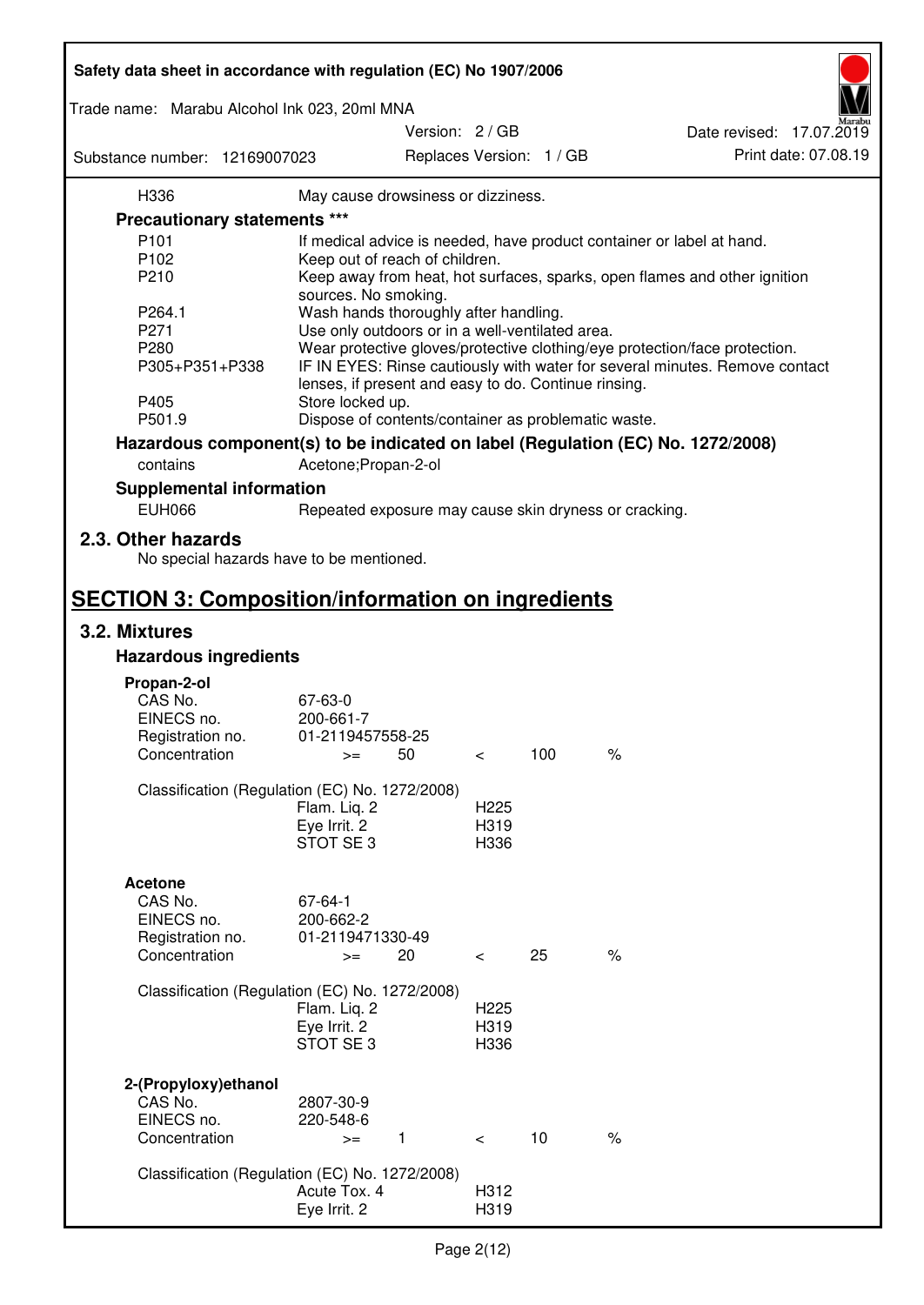Trade name: Marabu Alcohol Ink 023, 20ml MNA



Substance number: 12169007023

Replaces Version: 1 / GB Print date: 07.08.19

# **SECTION 4: First aid measures**

# **4.1. Description of first aid measures**

#### **General information**

In all cases of doubt, or when symptoms persist, seek medical attention. Never give anything by mouth to an unconscious person. If unconscious place in recovery position and seek medical advice.

#### **After inhalation**

Remove to fresh air, keep patient warm and at rest. If breathing is irregular or stopped, administer artificial respiration.

#### **After skin contact**

Remove contaminated clothing. Wash skin thoroughly with soap and water or use recognised skin cleanser. Do NOT use solvents or thinners.

#### **After eye contact**

Remove contact lenses, irrigate copiously with clean, fresh water, holding the eyelids apart for at least 10 minutes and seek immediate medical advice.

#### **After ingestion**

If accidentally swallowed rinse the mouth with plenty of water (only if the person is conscious) and obtain immediate medical attention. Keep at rest. Do NOT induce vomiting.

#### **4.2. Most important symptoms and effects, both acute and delayed**  Until now no symptoms known so far.

# **4.3. Indication of any immediate medical attention and special treatment needed**

#### **Hints for the physician / treatment**

Treat symptomatically

# **SECTION 5: Firefighting measures**

#### **5.1. Extinguishing media**

#### **Suitable extinguishing media**

Recommended: alcohol resistant foam, CO2, powders, water spray/mist, Not be used for safety reasons: water jet

#### **5.2. Special hazards arising from the substance or mixture**

In the event of fire the following can be released: Carbon monoxide (CO); Carbon dioxide (CO2); dense black smoke

# **5.3. Advice for firefighters**

#### **Special protective equipment for fire-fighting**

Cool closed containers exposed to fire with water. Do not allow run-off from fire fighting to enter drains or water courses.

# **SECTION 6: Accidental release measures**

#### **6.1. Personal precautions, protective equipment and emergency procedures**

Exclude sources of ignition and ventilate the area. Avoid breathing vapours. Refer to protective measures listed in Sections 7 and 8.

#### **6.2. Environmental precautions**

Do not allow to enter drains or waterways. If the product contaminates lakes, rivers or sewage, inform appropriate authorities in accordance with local regulations.

# **6.3. Methods and material for containment and cleaning up**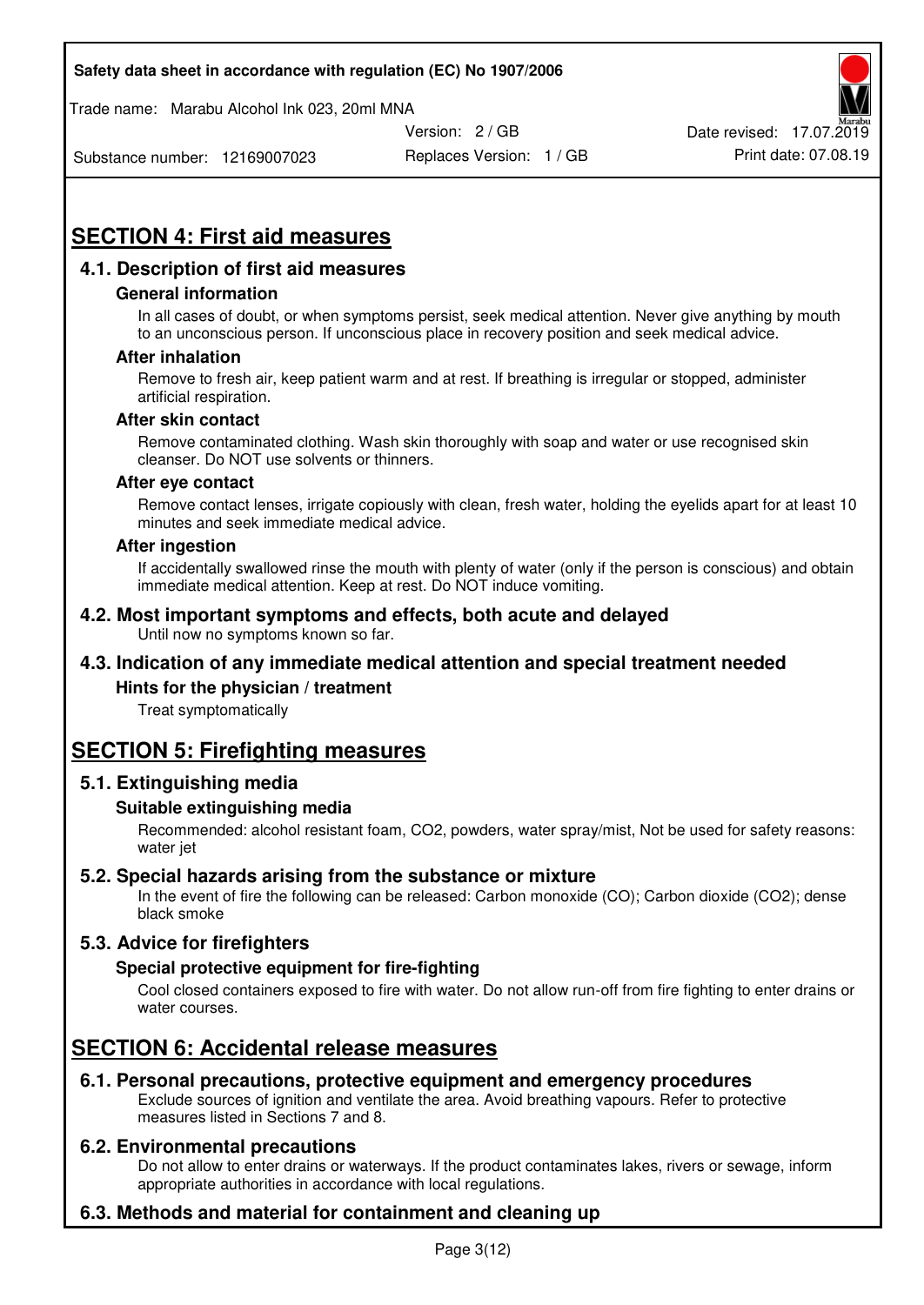Trade name: Marabu Alcohol Ink 023, 20ml MNA

Version: 2 / GB

Replaces Version: 1 / GB Print date: 07.08.19 Date revised: 17.07.2019

Substance number: 12169007023

Contain and collect spillage with non-combustible absorbent materials, e.g. sand, earth, vermiculite, diatomaceous earth and place in container for disposal according to local regulations (see section 13). Clean preferably with a detergent - avoid use of solvents.

### **6.4. Reference to other sections**

Information regarding Safe handling, see Section 7. Information regarding personal protective measures, see Section 8. Information regarding waste disposal, see Section 13.

# **SECTION 7: Handling and storage**

# **7.1. Precautions for safe handling**

#### **Advice on safe handling**

Prevent the creation of flammable or explosive concentrations of vapour in air and avoid vapour concentration higher than the occupational exposure limits. In addition, the product should only be used in areas from which all naked lights and other sources of ignition have been excluded. Electrical equipment should be protected to the appropriate standard. Mixture may charge electrostatically: always use earthing leads when transferring from one container to another. Operators should wear anti-static footwear and clothing and floors should be of the conducting type. Isolate from sources of heat, sparks and open flame. No sparking tools should be used. Avoid skin and eye contact. Avoid the inhalation of particulates and spray mist arising from the application of this mixture. Smoking, eating and drinking shall be prohibited in application area. For personal protection see Section 8. Never use pressure to empty: container is not a pressure vessel. Always keep in containers of same material as the original one. Comply with the health and safety at work laws. Do not allow to enter drains or water courses.

#### **Advice on protection against fire and explosion**

Vapours are heavier than air and may spread along floors. Vapours may form explosive mixtures with air.

#### **Classification of fires / temperature class / Ignition group / Dust explosion class**

Classification of fires B (Combustible liquid substances)<br>Temperature class T2 Temperature class

# **7.2. Conditions for safe storage, including any incompatibilities**

#### **Requirements for storage rooms and vessels**

Electrical installations/working materials must comply with the local applied technological safety standards. Storage rooms in which filling operations take place must have a conducting floor. Store in accordance with national regulation

#### **Hints on storage assembly**

Store away from oxidising agents, from strongly alkaline and strongly acid materials.

#### **Further information on storage conditions**

Observe label precautions. Store between 15 and 30 °C in a dry, well ventilated place away from sources of heat and direct sunlight. Keep container tightly closed. Keep away from sources of ignition. No smoking. Prevent unauthorised access. Containers which are opened must be carefully resealed and kept upright to prevent leakage.

# **7.3. Specific end use(s)**

Paint

# **SECTION 8: Exposure controls/personal protection**

# **8.1. Control parameters**

# **Exposure limit values**

**Acetone** 

| List  | <b>EH40</b> |                   |     |        |
|-------|-------------|-------------------|-----|--------|
| Type  | WEL         |                   |     |        |
| Value | 1210        | mg/m <sup>3</sup> | 500 | ppm(V) |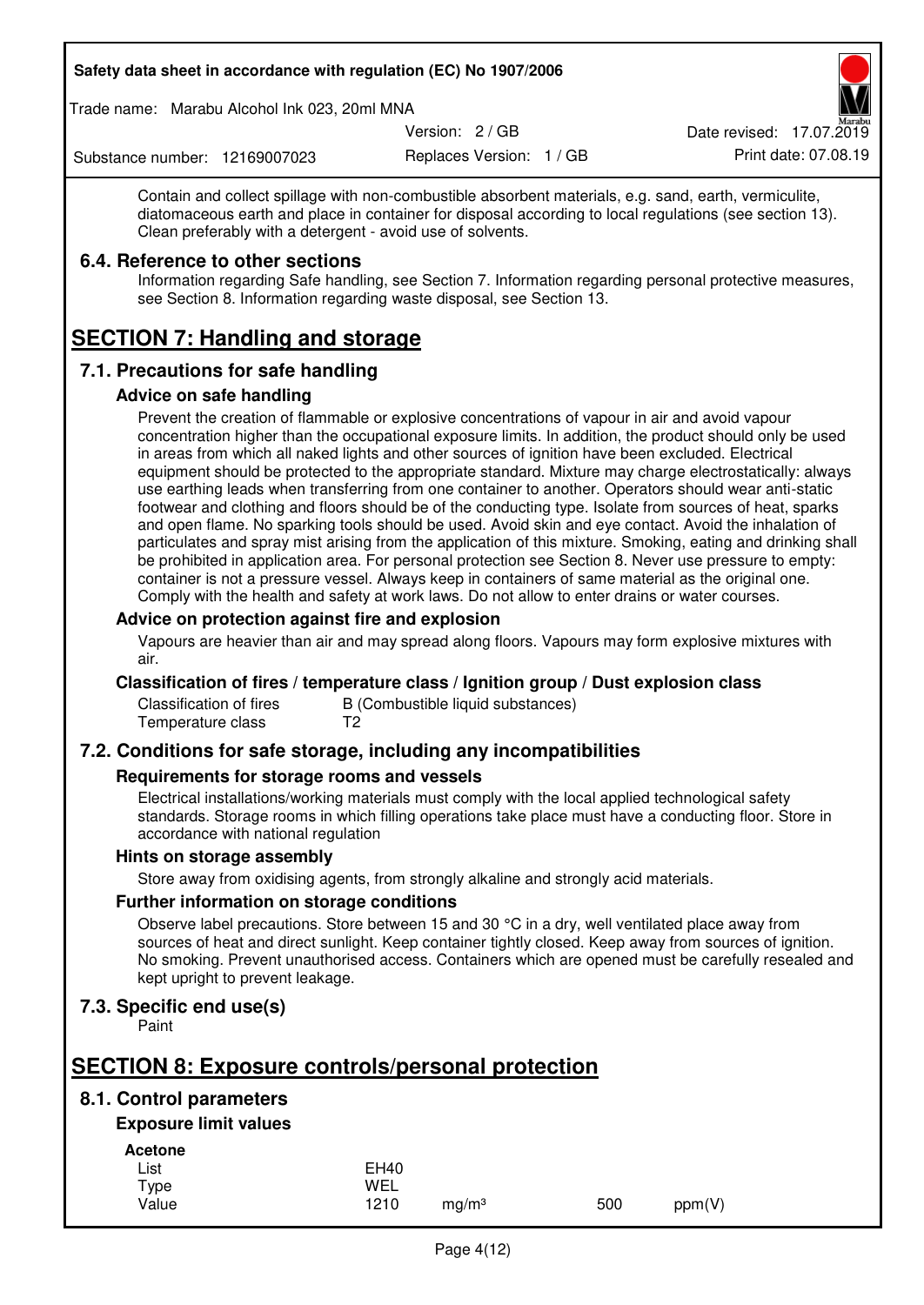| Safety data sheet in accordance with regulation (EC) No 1907/2006 |                         |                                |      |                   |                          |
|-------------------------------------------------------------------|-------------------------|--------------------------------|------|-------------------|--------------------------|
| Trade name: Marabu Alcohol Ink 023, 20ml MNA                      |                         |                                |      |                   |                          |
|                                                                   |                         | Version: 2/GB                  |      |                   | Date revised: 17.07.2019 |
| Substance number: 12169007023                                     |                         | Replaces Version: 1 / GB       |      |                   | Print date: 07.08.19     |
| Short term exposure limit<br><b>Status: 2011</b>                  | 3620                    | mg/m <sup>3</sup>              | 1500 | ppm(V)            |                          |
| Propan-2-ol                                                       |                         |                                |      |                   |                          |
| List                                                              | EH40<br><b>WEL</b>      |                                |      |                   |                          |
| <b>Type</b><br>Value                                              | 999                     | mg/m <sup>3</sup>              | 400  | ppm(V)            |                          |
| Short term exposure limit<br><b>Status: 2011</b>                  | 1250                    | mg/m <sup>3</sup>              | 500  | ppm(V)            |                          |
| <b>Derived No/Minimal Effect Levels (DNEL/DMEL)</b>               |                         |                                |      |                   |                          |
| <b>Acetone</b>                                                    |                         |                                |      |                   |                          |
| Type of value<br>Reference group<br>Duration of exposure          | Worker<br>Long term     | Derived No Effect Level (DNEL) |      |                   |                          |
| Route of exposure<br>Concentration                                | dermal                  | 186                            |      |                   |                          |
|                                                                   |                         |                                |      | mg/kg/d           |                          |
| Type of value<br>Reference group                                  | Worker                  | Derived No Effect Level (DNEL) |      |                   |                          |
| Duration of exposure                                              | Short term              |                                |      |                   |                          |
| Route of exposure<br>Concentration                                | inhalative              | 2420                           |      | mg/m <sup>3</sup> |                          |
| Type of value                                                     |                         | Derived No Effect Level (DNEL) |      |                   |                          |
| Reference group                                                   | Worker                  |                                |      |                   |                          |
| Duration of exposure                                              | Long term<br>inhalative |                                |      |                   |                          |
| Route of exposure<br>Concentration                                |                         | 1210                           |      | mg/m <sup>3</sup> |                          |
|                                                                   |                         |                                |      |                   |                          |
| Type of value                                                     |                         | Derived No Effect Level (DNEL) |      |                   |                          |
| Reference group<br>Duration of exposure                           | Consumer<br>Long term   |                                |      |                   |                          |
| Route of exposure                                                 | oral                    |                                |      |                   |                          |
| Concentration                                                     |                         | 62                             |      | mg/kg/d           |                          |
| Type of value                                                     |                         | Derived No Effect Level (DNEL) |      |                   |                          |
| Reference group<br>Duration of exposure                           | Consumer<br>Long term   |                                |      |                   |                          |
| Concentration                                                     |                         | 62                             |      | mg/kg/d           |                          |
|                                                                   |                         |                                |      |                   |                          |
| Type of value<br>Reference group                                  | Consumer                | Derived No Effect Level (DNEL) |      |                   |                          |
| Duration of exposure                                              | Long term               |                                |      |                   |                          |
| Route of exposure                                                 | inhalative              |                                |      |                   |                          |
| Concentration                                                     |                         | 200                            |      | mg/m <sup>3</sup> |                          |
| Propan-2-ol                                                       |                         |                                |      |                   |                          |
| Type of value                                                     |                         | Derived No Effect Level (DNEL) |      |                   |                          |
| Reference group                                                   | Worker                  |                                |      |                   |                          |
| Duration of exposure                                              | Long term               |                                |      |                   |                          |
| Route of exposure                                                 | inhalative              |                                |      |                   |                          |
| Mode of action<br>Concentration                                   | Systemic effects        | 500                            |      | mg/m <sup>3</sup> |                          |
|                                                                   |                         |                                |      |                   |                          |
| Type of value                                                     |                         | Derived No Effect Level (DNEL) |      |                   |                          |
| Reference group                                                   | Worker                  |                                |      |                   |                          |
| Duration of exposure                                              | Long term               |                                |      |                   |                          |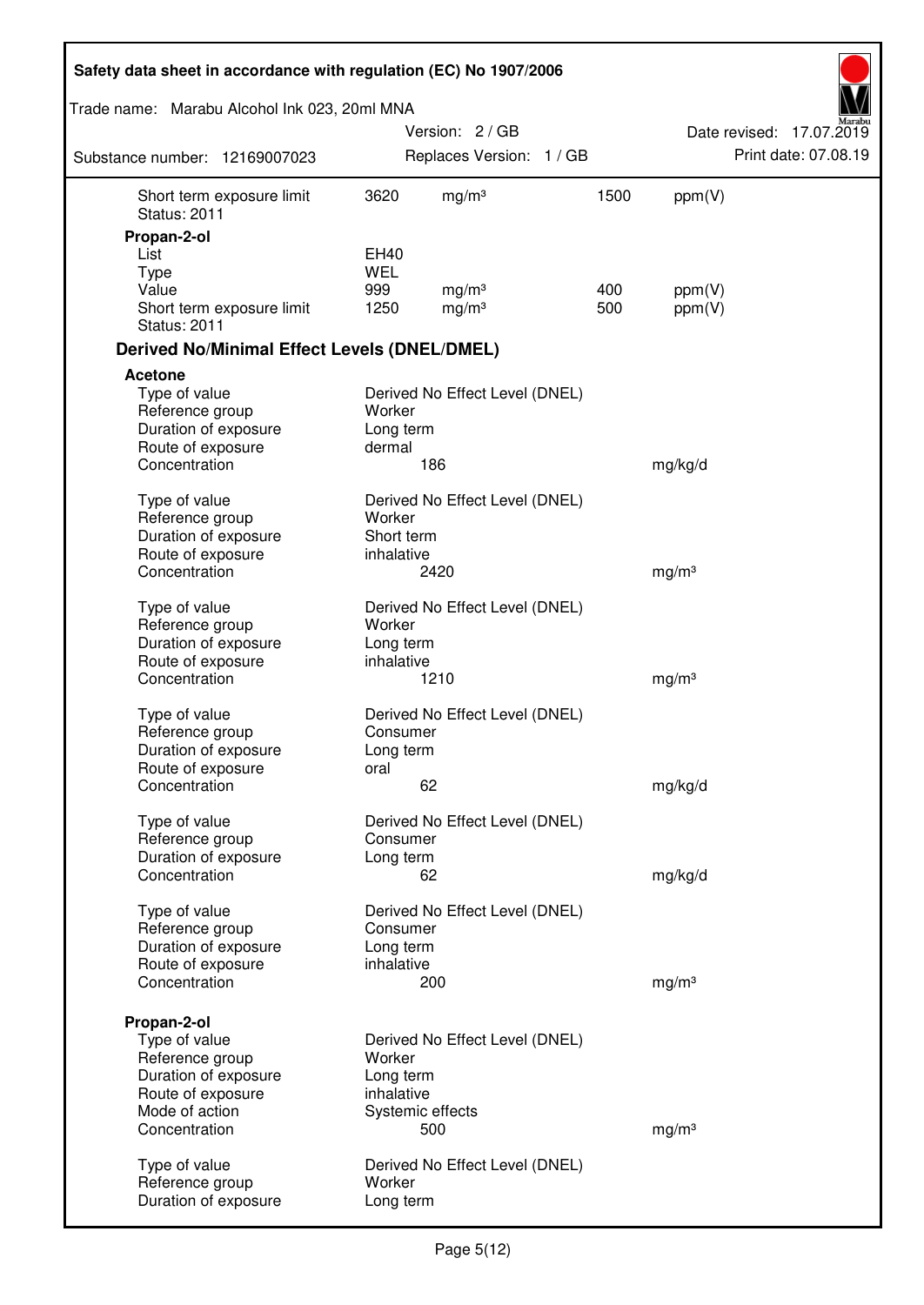Trade name: Marabu Alcohol Ink 023, 20ml MNA

Substance number: 12169007023

Version: 2 / GB Replaces Version: 1 / GB Print date: 07.08.19

Date revised: 17.07.2019

| Route of exposure<br>Mode of action<br>Concentration                          | dermal<br>Systemic effects<br>888                                                | mg/kg/d           |
|-------------------------------------------------------------------------------|----------------------------------------------------------------------------------|-------------------|
| Type of value<br>Reference group<br>Duration of exposure                      | Derived No Effect Level (DNEL)<br><b>General Population</b><br>Long term         |                   |
| Route of exposure<br>Mode of action<br>Concentration                          | inhalative<br>Systemic effects<br>89                                             | mg/m <sup>3</sup> |
| Type of value<br>Reference group<br>Duration of exposure                      | Derived No Effect Level (DNEL)<br><b>General Population</b><br>Long term         |                   |
| Route of exposure<br>Mode of action<br>Concentration                          | dermal<br>Systemic effects<br>319                                                | mg/kg/d           |
| Type of value<br>Reference group<br>Duration of exposure<br>Route of exposure | Derived No Effect Level (DNEL)<br><b>General Population</b><br>Long term<br>oral |                   |
| Mode of action<br>Concentration                                               | Systemic effects<br>26                                                           | mg/kg/d           |
| <b>Predicted No Effect Concentration (PNEC)</b>                               |                                                                                  |                   |
| <b>Acetone</b>                                                                |                                                                                  |                   |
| Type of value<br><b>Type</b>                                                  | <b>PNEC</b><br>Freshwater                                                        |                   |
| Concentration                                                                 | 10,6                                                                             | mg/l              |
| Type of value                                                                 | <b>PNEC</b>                                                                      |                   |
| <b>Type</b><br>Concentration                                                  | Saltwater<br>1,06                                                                | mg/l              |
| Type of value                                                                 | <b>PNEC</b>                                                                      |                   |
| Type<br>Concentration                                                         | Water (intermittent release)<br>21                                               | mg/l              |
| Type of value<br>Type                                                         | <b>PNEC</b><br>Freshwater sediment                                               |                   |
| Concentration                                                                 | 30,4                                                                             | mg/kg             |
| Type of value                                                                 | <b>PNEC</b>                                                                      |                   |
| Type<br>Concentration                                                         | Marine sediment<br>3,04                                                          | mg/kg             |
| Type of value                                                                 | <b>PNEC</b><br>Soil                                                              |                   |
| <b>Type</b><br>Concentration                                                  | 29,5                                                                             | mg/kg             |
| Type of value                                                                 | <b>PNEC</b>                                                                      |                   |
| Type<br>Concentration                                                         | Sewage treatment plant (STP)<br>100                                              | mg/l              |
| Propan-2-ol                                                                   |                                                                                  |                   |
| Type of value                                                                 | <b>PNEC</b>                                                                      |                   |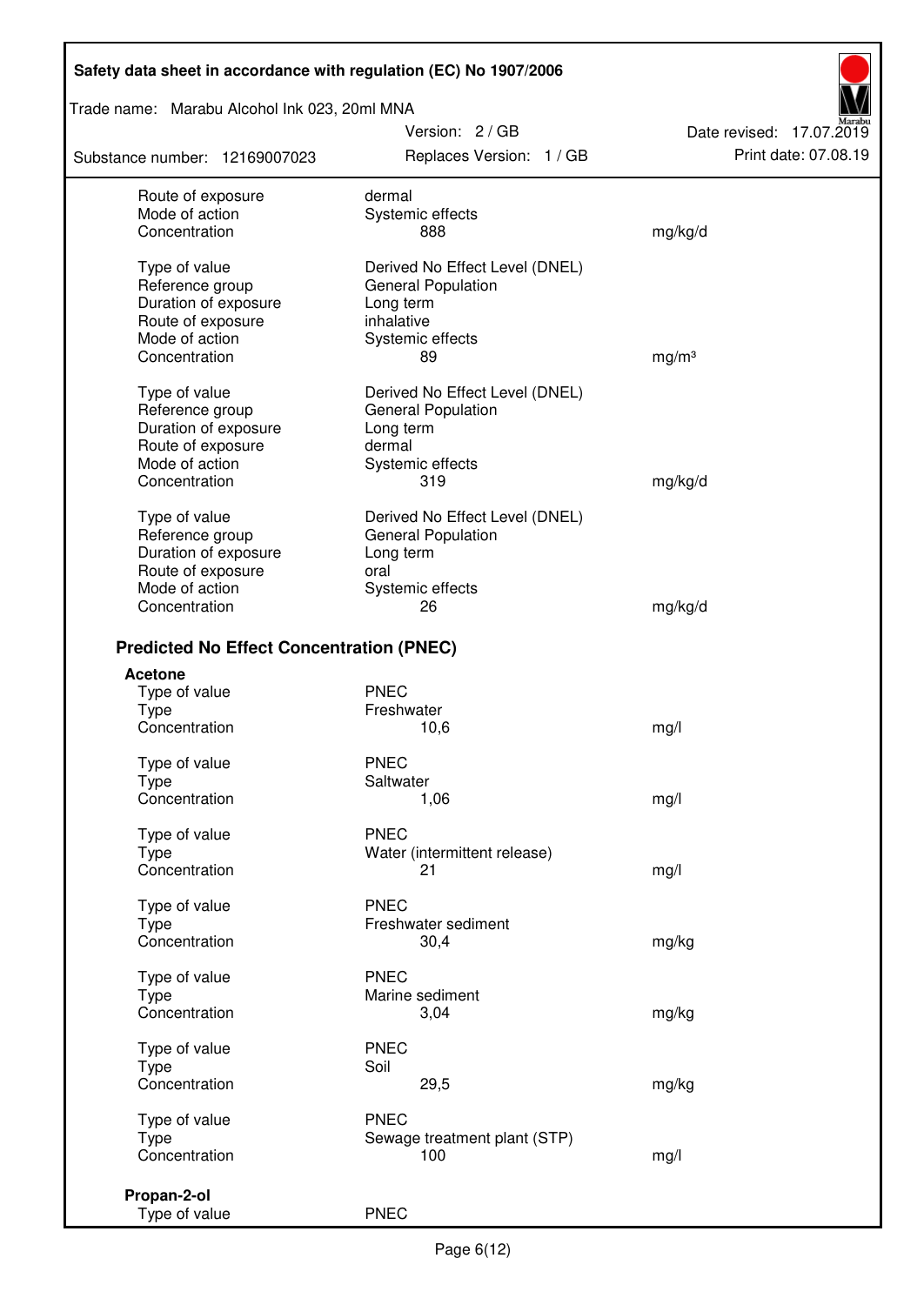#### Trade name: Marabu Alcohol Ink 023, 20ml MNA

Subs<sup>t</sup>

| tance number: 12169007023              | Replaces Version: 1 / GB                            | Print date: 07.08.19 |
|----------------------------------------|-----------------------------------------------------|----------------------|
| Type<br>Concentration                  | Freshwater<br>140,9                                 | mg/l                 |
| Type of value<br>Type<br>Concentration | <b>PNEC</b><br>Saltwater<br>140,9                   | mg/l                 |
| Type of value<br>Type<br>Concentration | <b>PNEC</b><br>Sewage treatment plant (STP)<br>2251 | mg/l                 |
| Type of value<br>Type<br>Concentration | <b>PNEC</b><br>Freshwater sediment<br>552           | mg/kg                |
| Type of value<br>Type<br>Concentration | <b>PNEC</b><br>Marine sediment<br>552               | mg/kg                |
| Type of value<br>Type<br>Concentration | <b>PNEC</b><br>Soil<br>28                           | mg/kg                |

Version: 2 / GB

Date revised: 17.07.2019

# **8.2. Exposure controls**

#### **Exposure controls**

Provide adequate ventilation. Where reasonably practicable this should be achieved by the use of local exhaust ventilation and good general extraction. If these are not sufficient to maintain concentrations of particulates and solvent vapour below the OEL, suitable respiratory protection must be worn.

#### **Respiratory protection**

If workers are exposed to concentrations above the exposure limit they must use appropriate, certified respirators. Full mask, filter A

#### **Hand protection**

There is no one glove material or combination of materials that will give unlimited resistance to any individual or combination of chemicals.

For prolonged or repeated handling nitrile rubber gloves with textile undergloves are required.<br>Material thickness  $\geq 0.5$  mm

- Material thickness  $\begin{array}{ccc} 0.5 \\ -8.5 \end{array}$  Material thickness  $\begin{array}{ccc} 0.5 \\ -8.5 \end{array}$
- Breakthrough time < 30 min

The breakthrough time must be greater than the end use time of the product.

The instructions and information provided by the glove manufacturer on use, storage, maintenance and replacement must be followed.

Gloves should be replaced regularly and if there is any sign of damage to the glove material.

Always ensure that gloves are free from defects and that they are stored and used correctly.

The performance or effectiveness of the glove may be reduced by physical/ chemical damage and poor maintenance.

Barrier creams may help to protect the exposed areas of the skin, they should however not be applied once exposure has occurred.

#### **Eye protection**

Use safety eyewear designed to protect against splash of liquids.

#### **Body protection**

Cotton or cotton/synthetic overalls or coveralls are normally suitable.

# **SECTION 9: Physical and chemical properties**

**9.1. Information on basic physical and chemical properties**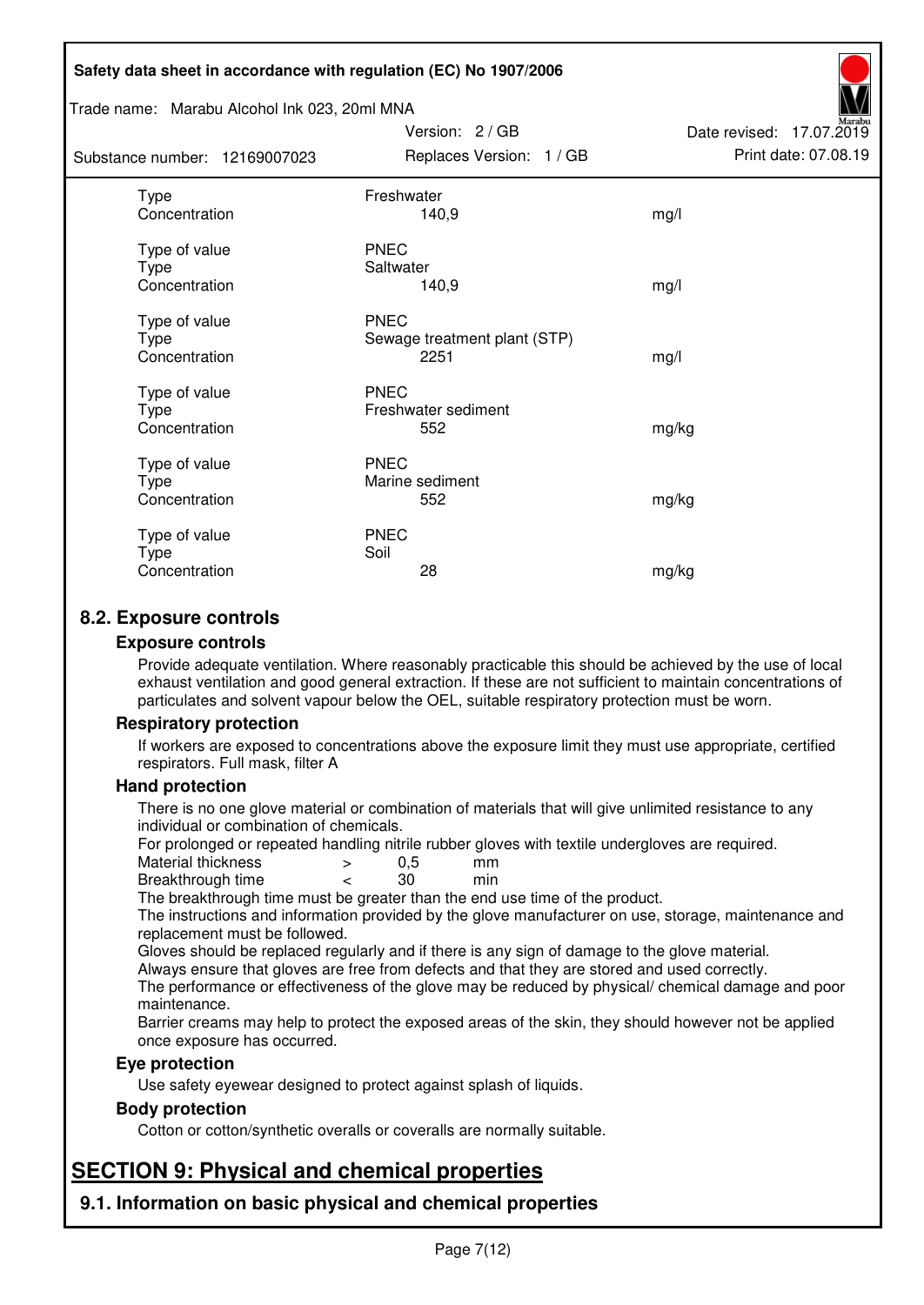| Trade name: Marabu Alcohol Ink 023, 20ml MNA<br>Substance number: 12169007023 | Version: 2 / GB<br>Replaces Version: 1 / GB |             |     |             | Date revised: 17.07.2019<br>Print date: 07.08.19 |  |
|-------------------------------------------------------------------------------|---------------------------------------------|-------------|-----|-------------|--------------------------------------------------|--|
| <b>Form</b>                                                                   | liquid                                      |             |     |             |                                                  |  |
| <b>Colour</b>                                                                 | coloured                                    |             |     |             |                                                  |  |
| <b>Odour</b>                                                                  | solvent-like                                |             |     |             |                                                  |  |
| <b>Odour threshold</b>                                                        |                                             |             |     |             |                                                  |  |
| Remarks                                                                       | No data available                           |             |     |             |                                                  |  |
| pH value                                                                      |                                             |             |     |             |                                                  |  |
| Remarks                                                                       | Not applicable                              |             |     |             |                                                  |  |
| <b>Melting point</b>                                                          |                                             |             |     |             |                                                  |  |
| Remarks                                                                       | not determined                              |             |     |             |                                                  |  |
| <b>Freezing point</b>                                                         |                                             |             |     |             |                                                  |  |
| Remarks                                                                       | not determined                              |             |     |             |                                                  |  |
| Initial boiling point and boiling range                                       |                                             |             |     |             |                                                  |  |
| Value                                                                         | 82<br>appr.                                 |             |     | °C          |                                                  |  |
| <b>Flash point</b>                                                            |                                             |             |     |             |                                                  |  |
| Value                                                                         | 20                                          |             |     | °C          |                                                  |  |
| Evaporation rate (ether $= 1$ ) :                                             |                                             |             |     |             |                                                  |  |
| Remarks                                                                       | not determined                              |             |     |             |                                                  |  |
| <b>Flammability (solid, gas)</b><br>Not applicable                            |                                             |             |     |             |                                                  |  |
| Upper/lower flammability or explosive limits                                  |                                             |             |     |             |                                                  |  |
| Lower explosion limit                                                         | $\overline{c}$<br>appr.                     |             |     | $%$ $(V)$   |                                                  |  |
| Upper explosion limit<br>Source                                               | 13<br>appr.<br>Literature value             |             |     | $%$ (V)     |                                                  |  |
|                                                                               |                                             |             |     |             |                                                  |  |
| Vapour pressure<br>Value                                                      |                                             |             |     | hPa         |                                                  |  |
|                                                                               | 45<br>appr.                                 |             |     |             |                                                  |  |
| <b>Vapour density</b><br>Remarks                                              | not determined                              |             |     |             |                                                  |  |
| <b>Density</b>                                                                |                                             |             |     |             |                                                  |  |
| Remarks                                                                       | not determined                              |             |     |             |                                                  |  |
| Solubility in water                                                           |                                             |             |     |             |                                                  |  |
| Remarks                                                                       | partially miscible                          |             |     |             |                                                  |  |
| Partition coefficient: n-octanol/water                                        |                                             |             |     |             |                                                  |  |
| Remarks                                                                       | Not applicable                              |             |     |             |                                                  |  |
| Ignition temperature                                                          |                                             |             |     |             |                                                  |  |
| Value                                                                         | 425<br>appr.                                |             |     | $^{\circ}C$ |                                                  |  |
| Source                                                                        | Literature value                            |             |     |             |                                                  |  |
| <b>Viscosity</b>                                                              |                                             |             |     |             |                                                  |  |
| Value                                                                         | 150                                         | to          | 250 | mPa.s       |                                                  |  |
| <b>Efflux time</b>                                                            |                                             |             |     |             |                                                  |  |
| Value                                                                         | 12<br>$\prec$                               |             |     | s           |                                                  |  |
| Temperature                                                                   | 20                                          | $^{\circ}C$ |     |             |                                                  |  |
| Method                                                                        | DIN 53211 4 mm                              |             |     |             |                                                  |  |
| <b>Explosive properties</b>                                                   |                                             |             |     |             |                                                  |  |
| evaluation                                                                    | no                                          |             |     |             |                                                  |  |
| <b>Oxidising properties</b>                                                   |                                             |             |     |             |                                                  |  |
| evaluation                                                                    | None known                                  |             |     |             |                                                  |  |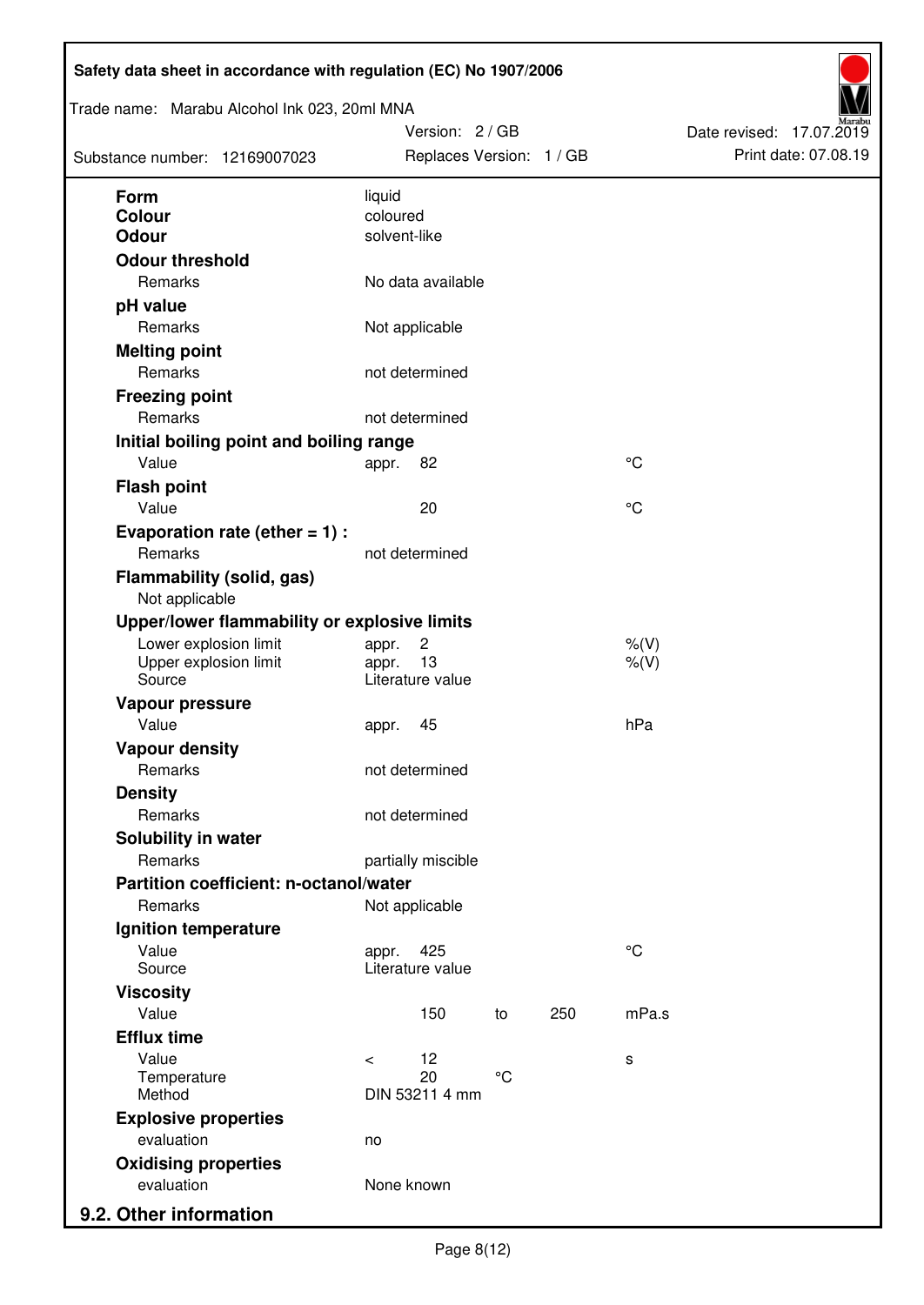Trade name: Marabu Alcohol Ink 023, 20ml MNA

Version: 2 / GB

Substance number: 12169007023

### **Other information**

The physical specifications are approximate values and refer to the used safety relevant component(s).

# **SECTION 10: Stability and reactivity**

#### **10.1. Reactivity**

No hazardous reactions when stored and handled according to prescribed instructions.

#### **10.2. Chemical stability**

Stable under recommended storage and handling conditions (see section 7).

#### **10.3. Possibility of hazardous reactions**

Keep away from oxidising agents, strongly alkaline and strongly acid materials in order to avoid exothermic reactions.

#### **10.4. Conditions to avoid**

When exposed to high temperatures may produce hazardous decomposition products.

#### **10.5. Incompatible materials**

No hazardous reactions when stored and handled according to prescribed instructions.

### **10.6. Hazardous decomposition products**

See chapter 5.2 (Firefighting measures - Special hazards arising from the substance or mixture).

# **SECTION 11: Toxicological information**

### **11.1. Information on toxicological effects**

| <b>Acute oral toxicity</b>                |                                                                   |       |  |
|-------------------------------------------|-------------------------------------------------------------------|-------|--|
| Remarks                                   | Based on available data, the classification criteria are not met. |       |  |
| <b>Acute oral toxicity (Components)</b>   |                                                                   |       |  |
| <b>Acetone</b><br><b>Species</b><br>LD50  | rat<br>5800                                                       | mg/kg |  |
| <b>Acute dermal toxicity (Components)</b> |                                                                   |       |  |
| <b>Acetone</b><br>Species<br>LD50         | rabbit<br>20000                                                   | mg/kg |  |
| <b>Acute inhalational toxicity</b>        |                                                                   |       |  |
| Remarks                                   | Based on available data, the classification criteria are not met. |       |  |
| <b>Skin corrosion/irritation</b>          |                                                                   |       |  |
| Remarks                                   | Based on available data, the classification criteria are not met. |       |  |
| Serious eye damage/irritation             |                                                                   |       |  |
| evaluation<br><b>Remarks</b>              | irritant<br>The classification criteria are met.                  |       |  |
| <b>Sensitization</b>                      |                                                                   |       |  |
| Remarks                                   | Based on available data, the classification criteria are not met. |       |  |
| <b>Mutagenicity</b>                       |                                                                   |       |  |
| <b>Remarks</b>                            | Based on available data, the classification criteria are not met. |       |  |
| <b>Reproductive toxicity</b>              |                                                                   |       |  |
| Remarks                                   | Based on available data, the classification criteria are not met. |       |  |
| Carcinogenicity                           |                                                                   |       |  |
| Remarks                                   | Based on available data, the classification criteria are not met. |       |  |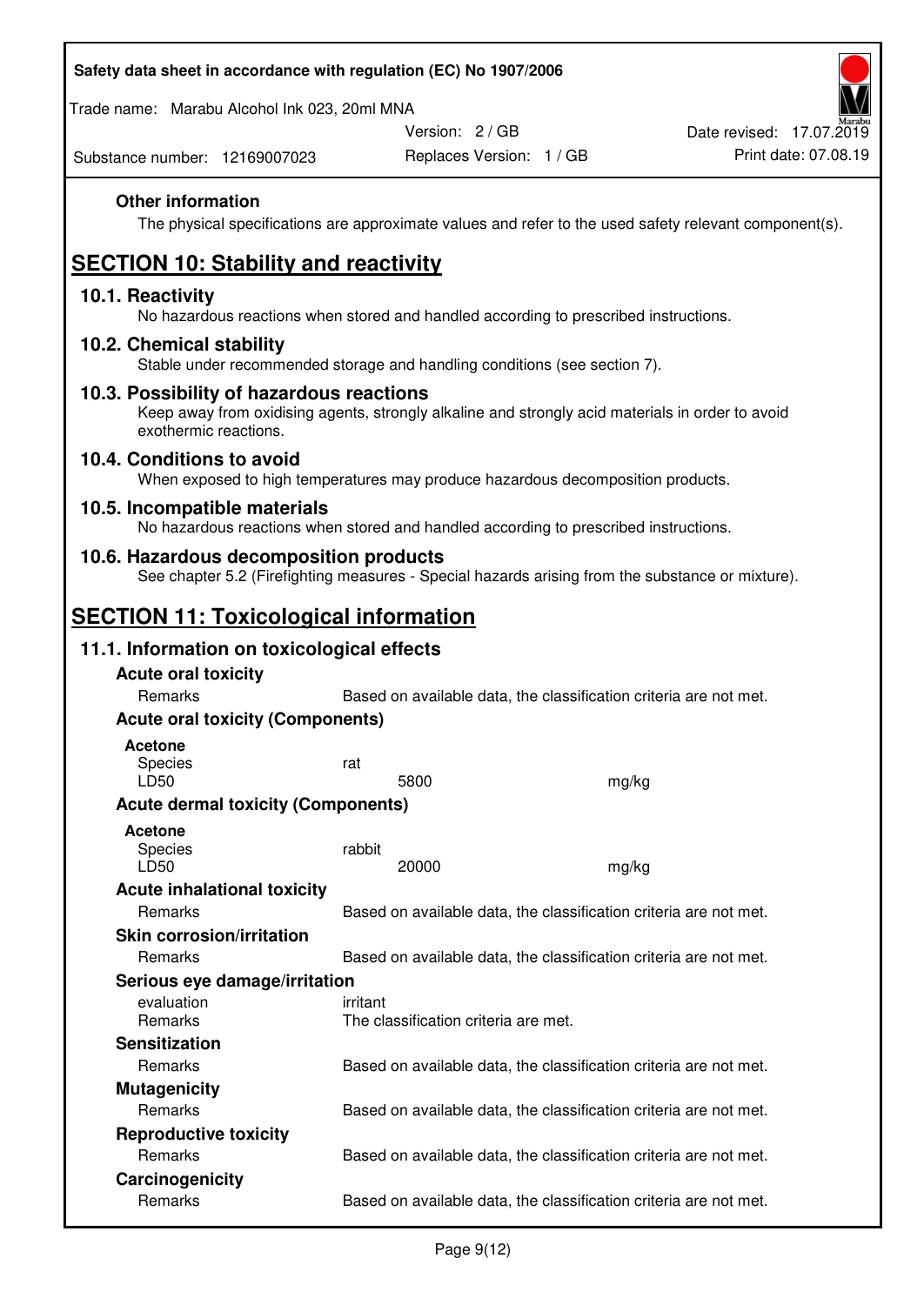Trade name: Marabu Alcohol Ink 023, 20ml MNA

Version: 2 / GB

Substance number: 12169007023

Replaces Version: 1 / GB Print date: 07.08.19 Date revised: 17.07.2019

### **Specific Target Organ Toxicity (STOT)**

| Single exposure<br><b>Remarks</b><br>evaluation | The classification criteria are met.<br>May cause drowsiness or dizziness. |
|-------------------------------------------------|----------------------------------------------------------------------------|
| <b>Repeated exposure</b><br>Remarks             | Based on available data, the classification criteria are not met.          |

#### **Aspiration hazard**

Based on available data, the classification criteria are not met.

#### **Experience in practice**

Exposure to component solvents vapours concentration in excess of the stated occupational exposure limit may result in adverse health effects such as mucous membrane and respiratory system irritation and adverse effects on kidney, liver and central nervous system. Symptoms and signs include headache, dizziness, fatigue, muscular weakness, drowsiness and in extreme cases, loss of consciousness. Solvents may cause some of the above effects by absorption through the skin. Repeated or prolonged contact with the mixture may cause removal of natural fat from the skin resulting in non-allergic contact dermatitis and absorption through the skin. The liquid splashed in the eyes may cause irritation and reversible damage. Ingestion may cause nausea, diarrhoea and vomiting. This takes into account, where known, delayed and immediate effects and also chronic effects of components from short-term and long-term exposure by oral, inhalation and dermal routes of exposure and eye contact.

#### **Other information**

There are no data available on the mixture itself. The mixture has been assessed following the additivity method of the GHS/CLP Regulation (EC) No 1272/2008.

# **SECTION 12: Ecological information**

### **12.1. Toxicity**

#### **General information**

There are no data available on the mixture itself.Do not allow to enter drains or water courses.The mixture has been assessed following the summation method of the CLP Regulation (EC) No 1272/2008 and is not classified as dangerous for the environment.

#### **12.2. Persistence and degradability**

#### **General information**

No data available

#### **12.3. Bioaccumulative potential**

#### **General information**

There are no data available on the mixture itself.

#### **Partition coefficient: n-octanol/water**

Remarks Not applicable

# **12.4. Mobility in soil**

#### **General information**

There are no data available on the mixture itself.

#### **12.5. Results of PBT and vPvB assessment**

#### **General information**

There are no data available on the mixture itself.

#### **12.6. Other adverse effects**

### **General information**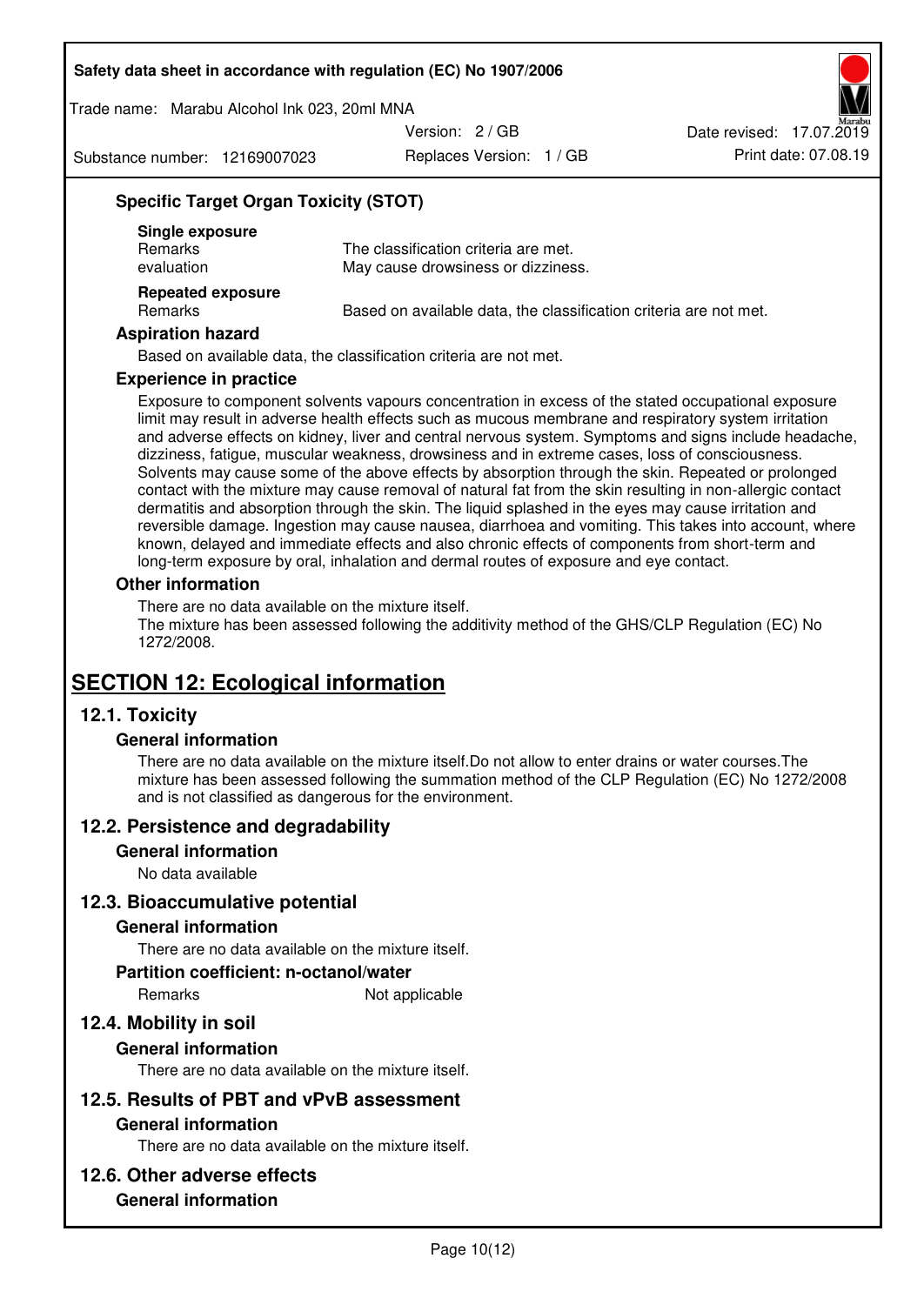Trade name: Marabu Alcohol Ink 023, 20ml MNA

Version: 2 / GB

Substance number: 12169007023

Replaces Version: 1 / GB Print date: 07.08.19 Date revised: 17.07.2019

There are no data available on the mixture itself.

# **SECTION 13: Disposal considerations**

# **13.1. Waste treatment methods**

### **Disposal recommendations for the product**

Do not allow to enter drains or water courses.

Wastes and emptied containers should be classified in accordance with relevant national regulation. The European Waste Catalogue classification of this product, when disposed of as waste is EWC waste code  $08\,03\,12^*$  waste ink containing dangerous substances If this product is mixed with other wastes, the original waste product code may no longer apply and the appropriate code should be assigned.

For further information contact your local waste authority.

### **Disposal recommendations for packaging**

Using information provided in this safety data sheet, advice should be obtained from the relevant waste authority on the classification of empty containers. Empty containers must be scrapped or reconditioned.

Not emptied containers are hazardous waste (waste code number 150110).

# **SECTION 14: Transport information**

### **Land transport ADR/RID**

| 14.1. UN number<br><b>UN 1263</b>                                                                                                                                                                                                            |                   |
|----------------------------------------------------------------------------------------------------------------------------------------------------------------------------------------------------------------------------------------------|-------------------|
| 14.2. UN proper shipping name                                                                                                                                                                                                                |                   |
| <b>PAINT</b>                                                                                                                                                                                                                                 |                   |
| 14.3. Transport hazard class(es)                                                                                                                                                                                                             |                   |
| Class                                                                                                                                                                                                                                        |                   |
| Label                                                                                                                                                                                                                                        | ვ<br>ვ            |
| 14.4. Packing group                                                                                                                                                                                                                          |                   |
| Packing group                                                                                                                                                                                                                                | Ш                 |
| Special provision                                                                                                                                                                                                                            | 640D              |
| <b>Limited Quantity</b>                                                                                                                                                                                                                      | 5 <sub>1</sub>    |
| Transport category                                                                                                                                                                                                                           | 3                 |
| 14.5. Environmental hazards                                                                                                                                                                                                                  |                   |
| Tunnel restriction code                                                                                                                                                                                                                      | D/E               |
|                                                                                                                                                                                                                                              |                   |
| <b>Marine transport IMDG/GGVSee</b><br>14.1. UN number<br>UN 1263<br>14.2. UN proper shipping name<br><b>PAINT</b><br>14.3. Transport hazard class(es)<br>Class<br>14.4. Packing group<br>Packing group<br>14.5. Environmental hazards<br>no | 3<br>$\mathbf{I}$ |
| Air transport ICAO/IATA                                                                                                                                                                                                                      |                   |
| 14.1. UN number                                                                                                                                                                                                                              |                   |
| UN 1263                                                                                                                                                                                                                                      |                   |
| 14.2. UN proper shipping name<br><b>PAINT</b>                                                                                                                                                                                                |                   |
| 14.3. Transport hazard class(es)                                                                                                                                                                                                             |                   |
| Class                                                                                                                                                                                                                                        | 3                 |
|                                                                                                                                                                                                                                              |                   |